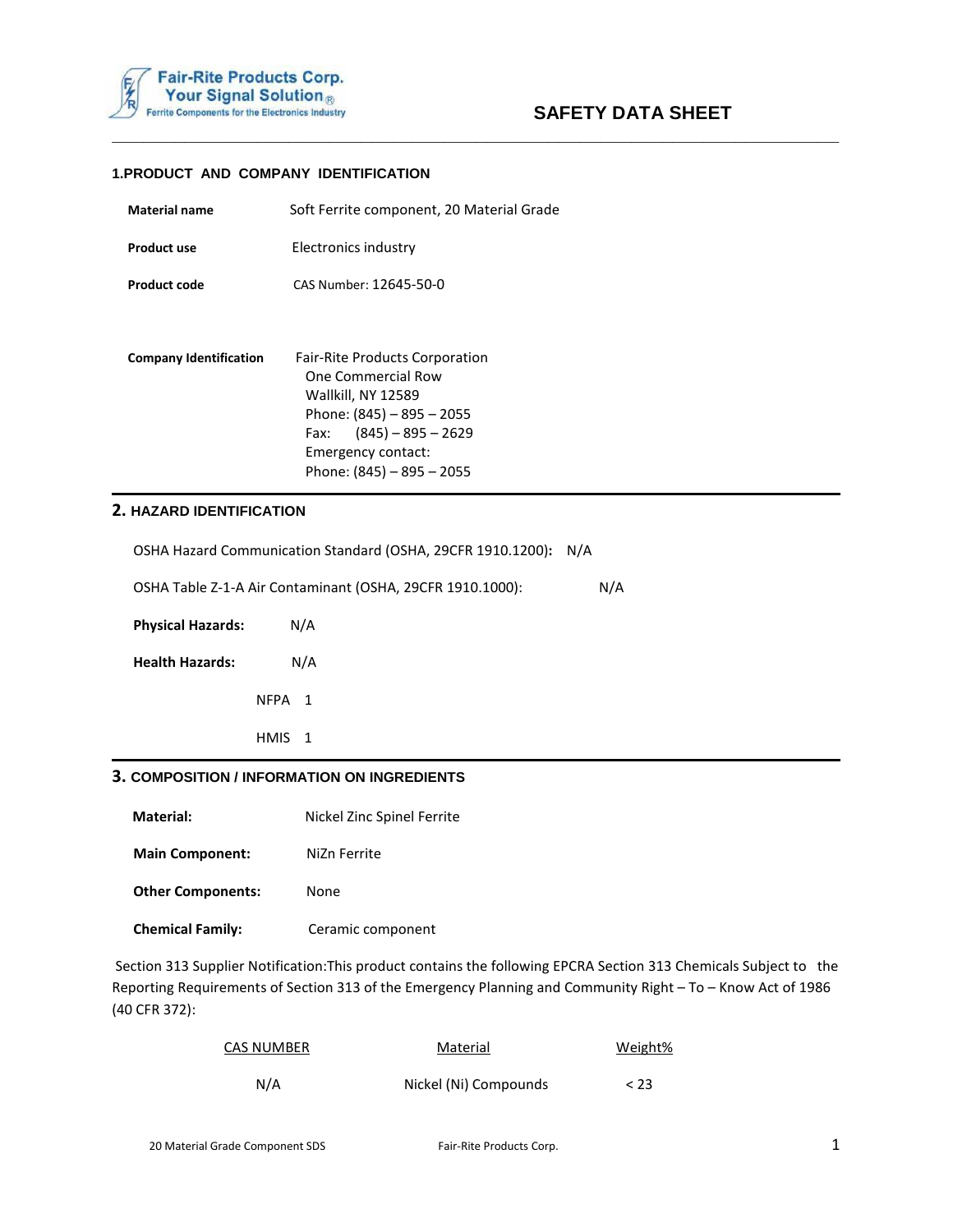

| N/A | Copper (Cu) Compounds | < 8    |
|-----|-----------------------|--------|
| N/A | Zinc (Zn) Compounds   | $<$ 23 |

**\_\_\_\_\_\_\_\_\_\_\_\_\_\_\_\_\_\_\_\_\_\_\_\_\_\_\_\_\_\_\_\_\_\_\_\_\_\_\_\_\_\_\_\_\_\_\_\_\_\_\_\_\_\_\_\_\_\_\_\_\_\_\_\_\_\_\_\_\_\_**

# **4. FIRST AID MEASURES**

| Inhalation: |     | N/A |
|-------------|-----|-----|
| Eyes:       | N/A |     |
| Skin:       |     | N/A |
| Ingestion:  |     | N/A |

## **5. FIRE-FIGHTING MEASURES**

| <b>Flash Point:</b>                        | N/A                              |
|--------------------------------------------|----------------------------------|
| <b>Flammable Limits in Air % by Volume</b> | Lower: N/A<br>Upper: N/A         |
| <b>Auto Ignition Temperature:</b>          | N/A                              |
| <b>Extinguisher Media:</b>                 | Appropriate for Surrounding Fire |
| <b>Special Fire Fighting Procedures:</b>   | None                             |
| <b>Unusual Fire and Explosion Hazards:</b> | None                             |

# **6. ACCIDENTAL RELEASE MEASURES**

| <b>Personal precautions</b>      | None                          |
|----------------------------------|-------------------------------|
| <b>Environmental precautions</b> | None                          |
| <b>Method for Cleaning up:</b>   | Wipe off with brush and cloth |

#### **7. HANDLING AND STORAGE**

| <b>Precautions to Be Taken in Handling and Storage:</b> |      |
|---------------------------------------------------------|------|
| <b>Other Precautions:</b>                               | None |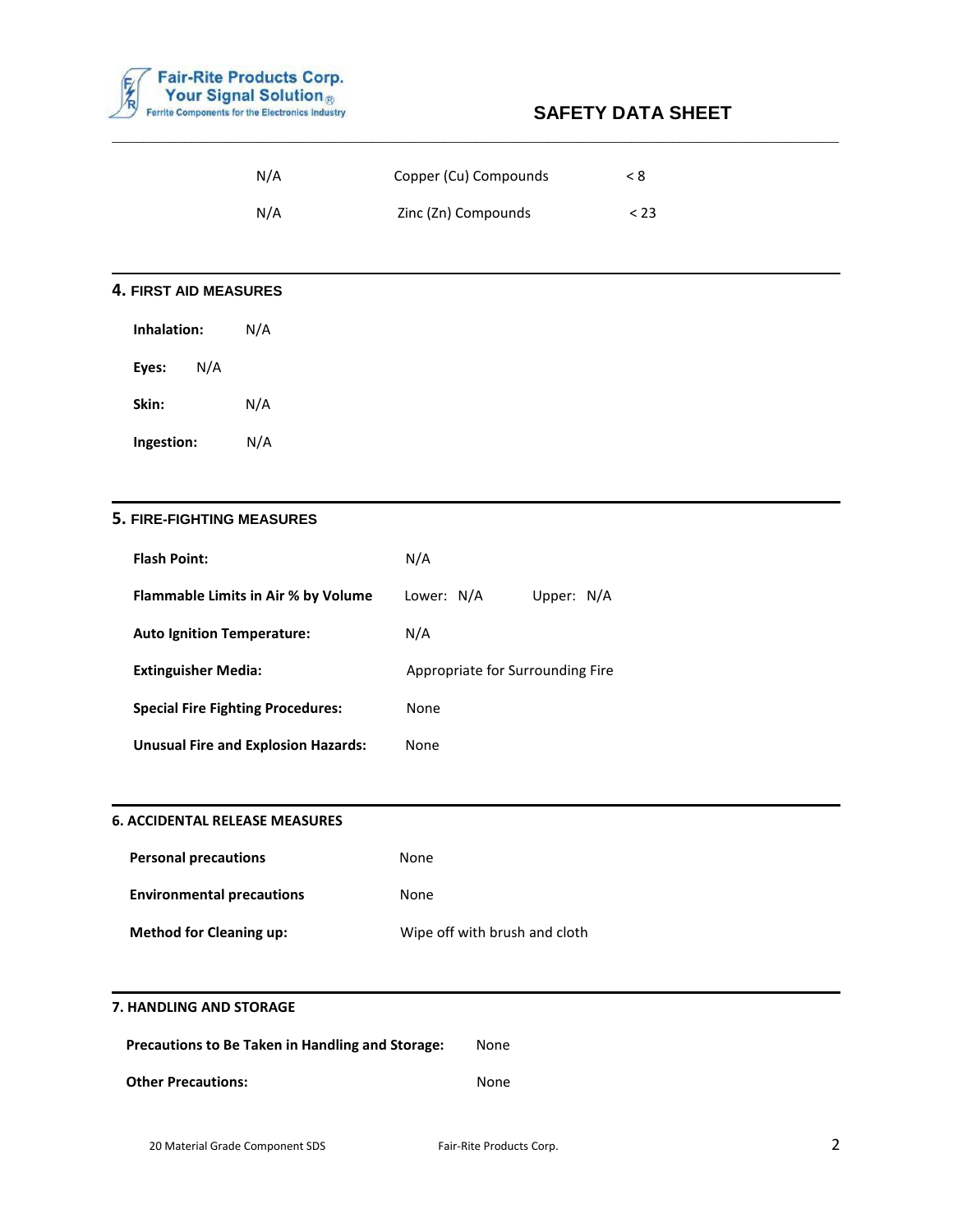

#### **8. EXPOSURE CONTROLS/PERSONAL PROTECTION**

| <b>Respiratory Protection:</b> | None required unless airborne dust is generated |
|--------------------------------|-------------------------------------------------|
| <b>Ventilation:</b>            | None required unless airborne dust is generated |
| <b>Protective Gloves:</b>      | N/A                                             |
| Eye Protection:                | Safety glasses                                  |
|                                |                                                 |

**\_\_\_\_\_\_\_\_\_\_\_\_\_\_\_\_\_\_\_\_\_\_\_\_\_\_\_\_\_\_\_\_\_\_\_\_\_\_\_\_\_\_\_\_\_\_\_\_\_\_\_\_\_\_\_\_\_\_\_\_\_\_\_\_\_\_\_\_\_\_**

 **Other Protective Clothing or Equipment:** N/A

### **9. PHYSICAL AND CHEMICAL PROPERTIES**

| <b>Boiling Point:</b>               | < 2500 °F                      |
|-------------------------------------|--------------------------------|
| Freezing/Melting point:             | N/A                            |
| <b>Specific Gravity:</b>            | 4.8 g/cm^3                     |
| <b>Vapor Pressure</b>               | N/A                            |
| <b>Percent Volatile by Volume:</b>  | N/A                            |
| Vapor Density (Air = 1): N/A        |                                |
| <b>Evaporation Rate:</b>            | N/A                            |
| <b>Solubility in Water:</b>         | Insoluble                      |
| <b>Reactivity in Water:</b>         | None                           |
| <b>Appearance and Odor:</b>         | Gray solid component, odorless |
| <b>Physical State:</b>              | sintered component             |
| pH:                                 | N/A                            |
| <b>10. STABILITY AND REACTIVITY</b> |                                |

**Stability:** Stable

**Conditions to Avoid:** None – Material is inert

 **Incompatibility (Materials to Avoid):** N/A